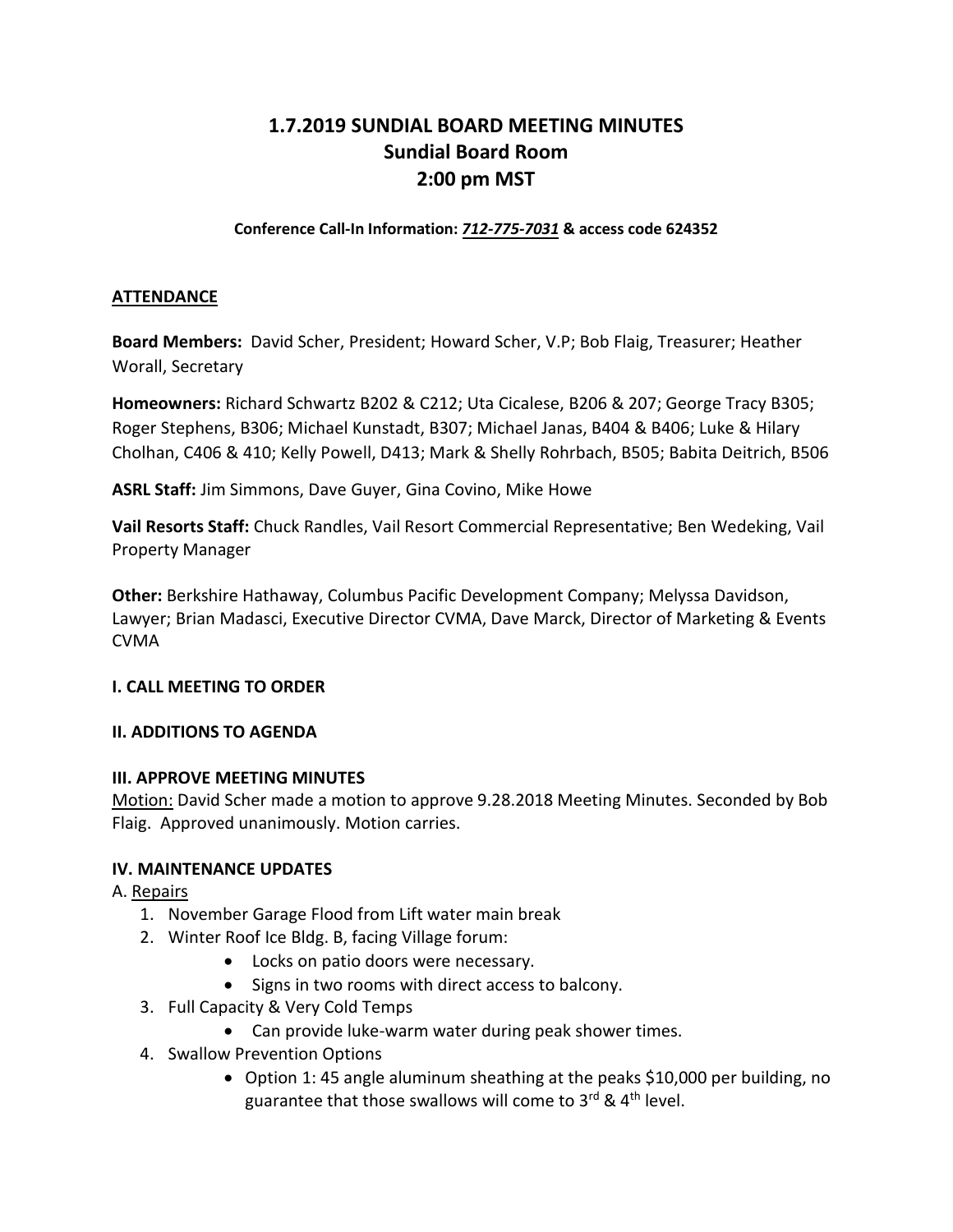- Option 2: maintenance technicians will monitor and spray down the nests as they're trying to build in Spring, jet water pack sprays 25 feet buy for \$290.
- 5. Bridge Decking Sealer/Waterproofing
- 6. Replaced ground floor HVAC near elevators
	- Next 3-4 years' quarterly budget allocated to replace HVAC motors as they go bad. VHOA expense costing \$1,400 to replace each motor. They are original to building, 19 years old. Each hallway 3, 1-2 in each unit: 149 units.

### B. Special Projects

- 1. 2019 Spring Projects:
	- a. Patio floors caulked, sealed and painted
	- b. Final, Phase 3 Exterior Painting steel columns/patio log rails --- back side of Bldg. B facing Vintage homes
	- c. Bocce Ball Courts behind Building B/ French drain for drainage
	- d. Archway Ceiling Repair
	- e. New Light in Archway

### **V. FINANCIAL UPDATES**

### A. Financial Budget

- ASRL has authorization, under the provision of Extraordinary Disbursement that in an emergency they can go forward with repair, without board approval up to \$5,000 per line item, with an aggregate of \$25,000.
- Starting to prepare the FY 2019-2020 Budget
- Investment Policy for the Lodge, safe and secure investments & CDs, with 2-3% interest, liquid and FDIC insured. Motion made to approve new investment by Bob Flaig. Seconded by Heather Worhall. Approved unanimously. Motion carries.

### B. November 2018 Financial Report

- Year to date with a \$9,000 excess on revenues over expenses. The \$33,000 budget is now at a \$43,000 profit.
- Expense savings of \$2,000 in legal and professional fees.
- Insurance \$1,000 in savings.
- General admin. \$5,200 under budget
- Housekeeping \$4,300 under budget.
- Water \$5,000 under budget.
- Window washing \$4,300 not budgeted this fiscal year, but will be on upcoming budget
- Utilities: with new chiller the HOA saved year to date \$10,000.

## **VI. CANYONS VILLAGE UPDATES**

A. CVMA Update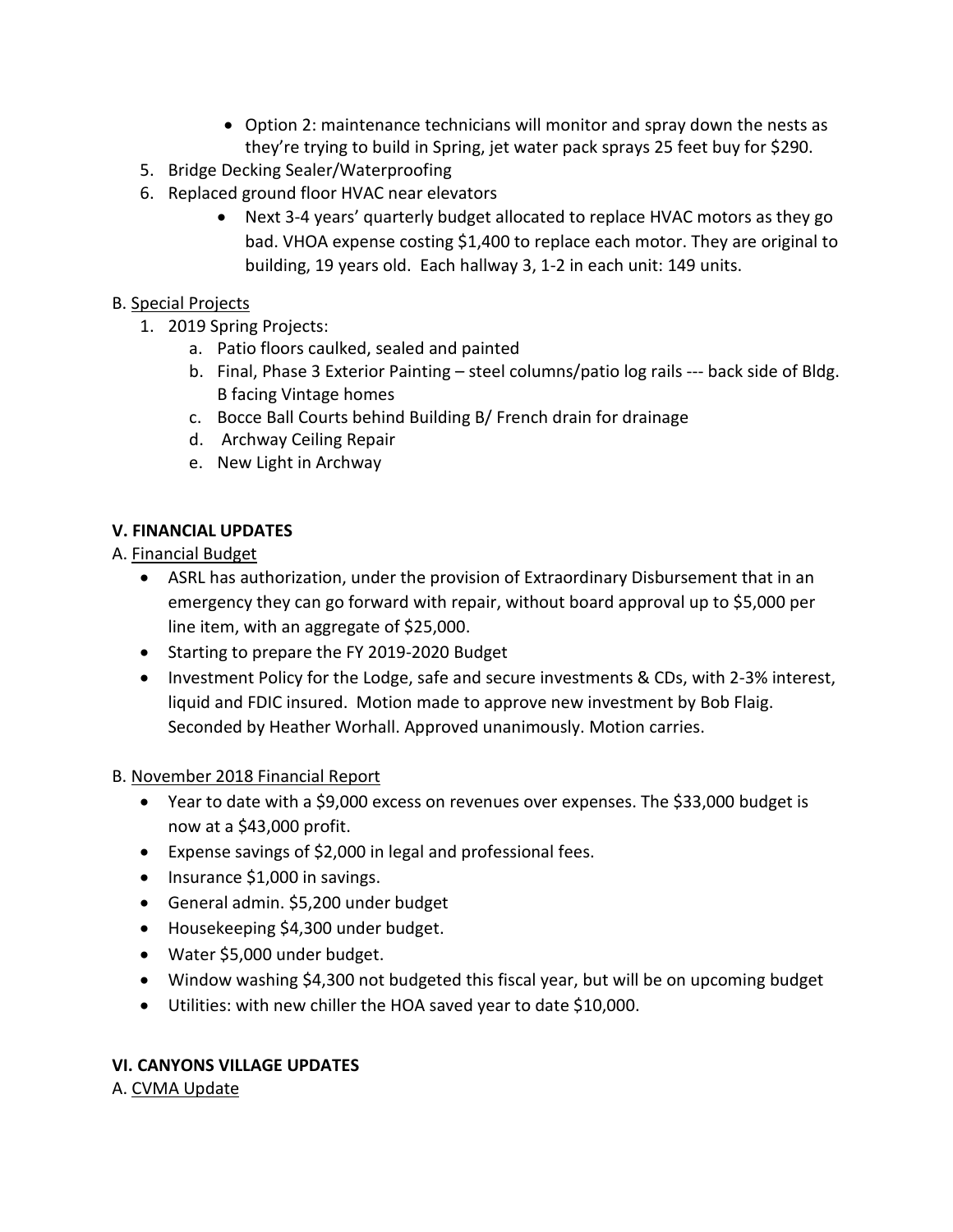- CVMA is the master association for Canyons Village, basically all the development from 7-11 up towards the mountain.
- Key obligations: transportation master plan, golf course, design review, events & marketing, workforce housing, roads, landscaping and roads.
- Canyons Village Connect pilot program launched November in 2018. A free shuttle service that is app based on cellular phones. It has been successful with 5,000 passengers and a 4.94/5 rating.
- 28% is currently developed in Canyons Village. 72% is still open for development. By 2023 it will be 42% developed.
- Currently under construction to be completed in 2 years is Apex, Canyon Residences, Frostwood, Fairway Spring Juniper Landing, Blackstone and Whitepine, which will have Canyon Village at 34% development.
- Future, 2-5 year period: Ascent, Pendry, Ridge, Vintage on Strand, Viridian, Yotel Pad.
- Event Updates: Winter, FIS World Championships and Summer 2019 can be found on CVMA Events page.

## **VII. HOA UPDATES**

A. Pendry Project

- Construction on parking lots behind Sundial for commercial- retail use.
- 40,000 square feet area, with 4 designated restaurants and ample space for third party retail.
- Map shows: Lift building that is currently under construction, and a future lift is in fruition. The Pendry Project are 3x 6 story buildings with a plaza in the center. There will be a new access route to the Sundial. The current road will become a ski beach adjacent to a ski lift.
- Residential space will have 150 units, with studios up to 4 bedrooms. Spa & fitness center, recreation room, bars, lobby and kids club.
- Shuttle drop off will no longer be at Sundial. Location to still be determined.
- There will be a 2 level parking garage with 265 parking spaces accessible to the general parking.

# B. Laundry Room Fitness Center

• In the middle of a study. The fitness center would no longer be at the garage level, but located on the first floor with natural light. We would remove laundry facility and buy that service. Sketches will be presented in the March board meeting.

# C. ASRL

• Mike Howe, Dave Guyer and Gina Covino as new employees have been a great additional to our team.

## D. Vote on HOA Contract

• Renewed a 3-year contract with All Seasons Resort Lodging Property Management, beginning May 1, 2019.